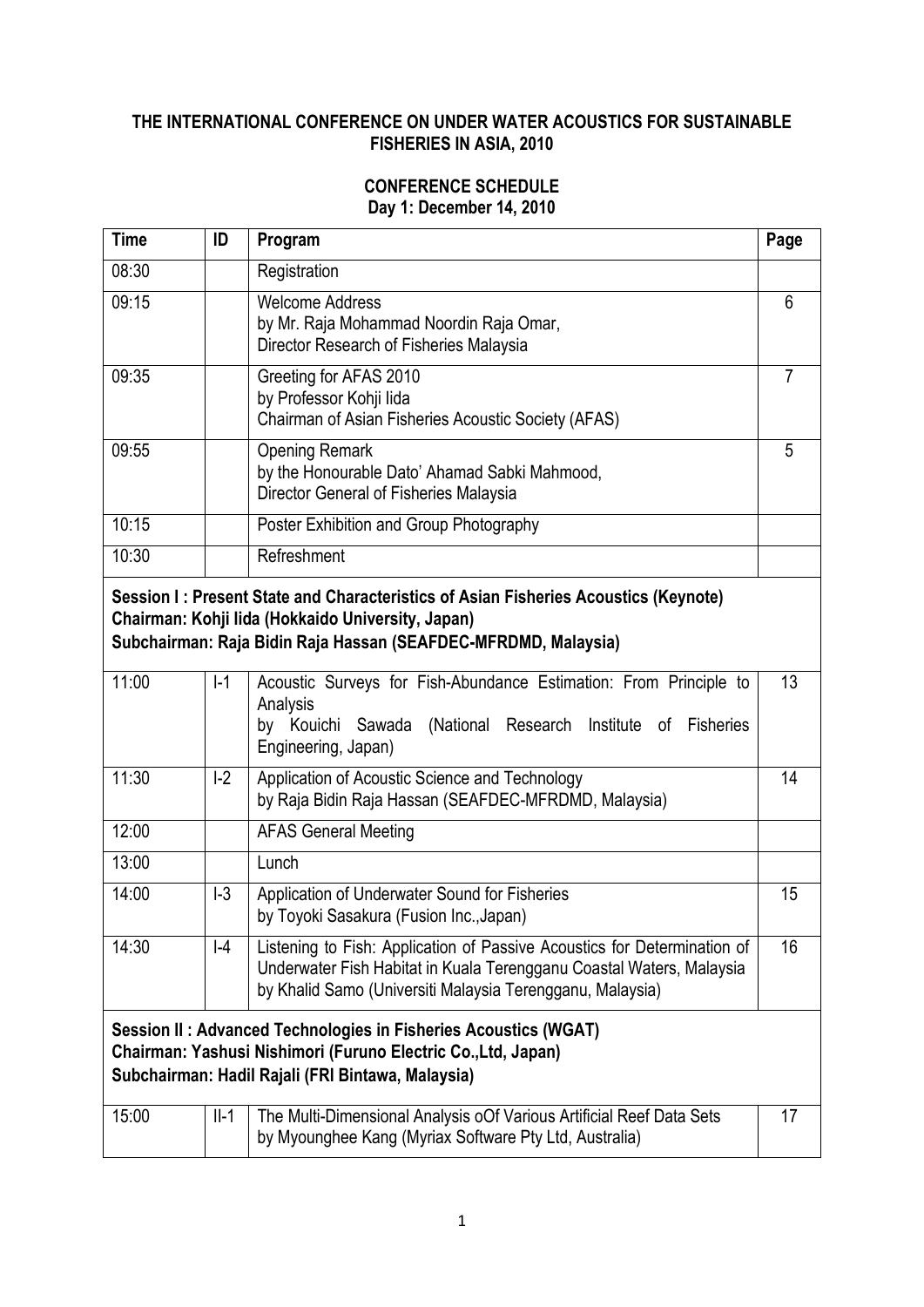| <b>Time</b> | ID     | Program                                                                                                                                                                                                         | Page |
|-------------|--------|-----------------------------------------------------------------------------------------------------------------------------------------------------------------------------------------------------------------|------|
| 15:20       | $II-2$ | Feature Extraction for Discrimination Between Jack Mackerel and Chub<br>Mackerel by Using the Split Beam System<br>by Ikuo Matsuo (Tohoku Gakuin University, Japan)                                             | 18   |
| 15:40       |        | <b>Tea Break</b>                                                                                                                                                                                                |      |
| 16:00       | $II-3$ | Development of a New Broadband Split-Beam Echo Sounder with<br>Variable Beam-Width<br>by Yong Wang (Furuno Electric Co., Ltd., Japan)                                                                           | 19   |
| 16:20       | $II-4$ | Observation of Sandeel using a Combination of Scientific Multibeam<br>Echo Sounder, Omni Directional Sonars, and Multi Frequency Split<br><b>Beam Echo Sounders</b><br>by Lars Nonboe Andersen (Simrad, Norway) | 20   |
| 16:40       | $II-5$ | Discrimination of Three Tuna Species Using the Broadband Split-Beam<br>System<br>by Masanori Ito (Tohoku Gakuin University, Japan)                                                                              | 21   |
| 17:00-17:20 |        | Discussion                                                                                                                                                                                                      |      |
| 20:00       |        | Official Dinner (Hosted by Department of Fisheries Malaysia)                                                                                                                                                    |      |

## **Day 2: December 15, 2010**

| <b>Time</b>                                                                                                                                                                                                                       | ID      | Program                                                                                                                                                                                                              | Page |
|-----------------------------------------------------------------------------------------------------------------------------------------------------------------------------------------------------------------------------------|---------|----------------------------------------------------------------------------------------------------------------------------------------------------------------------------------------------------------------------|------|
| Session III: Theoretical Research and Target Strength of Marine Animals (WGTS)<br>Chairman: Kouichi Sawada (National Research Institute of Fisheries Engineering, Japan)<br>Subchairman: Samsudin Basir (FRI Kg. Acheh, Malaysia) |         |                                                                                                                                                                                                                      |      |
| 08:30                                                                                                                                                                                                                             | $III-1$ | Characteristics of Three-Dimensional Target Strength of Fish for<br>Horizontal Sonar<br>by Kohji lida (Hokkaido University, Japan)                                                                                   | 22   |
| 08:50                                                                                                                                                                                                                             | $III-2$ | On the Sound Production Mechanisms and Acoustic Characteristics of<br>the Sea Catfish Hexanematichthys sagor (Hamilton, 1822)<br>by Ho Hui Xuan Grace (Universiti Kebangsaan Malaysia, Malaysia)                     | 23   |
| 09:10                                                                                                                                                                                                                             | $III-3$ | Characteristics of Mean Volume Backscattering Strength for Multiple<br>Frequencies of Phytoplankton (Cochlodinium polykrikoides): Focus on<br>the 3.5, 5.0 and 7.5 MHz<br>by Junghun Kim (Hanyang University, Korea) | 24   |
| 09:30                                                                                                                                                                                                                             | $III-4$ | Simple and Yet Precise Fisheries Acoustic System and Survey<br>by Masahiko Furusawa (Tokyo University of Marine Science and<br>Technology, Japan)                                                                    | 25   |
| 09:50                                                                                                                                                                                                                             | $III-5$ | Dorsal Target Strength Observation of Free Swim Juvenile yellowfin<br>Tunas (Thunnus albacore)<br>by Shing-Hang Huang (National Taiwan Ocean University, Taiwan<br>R.O.C.)                                           | 26   |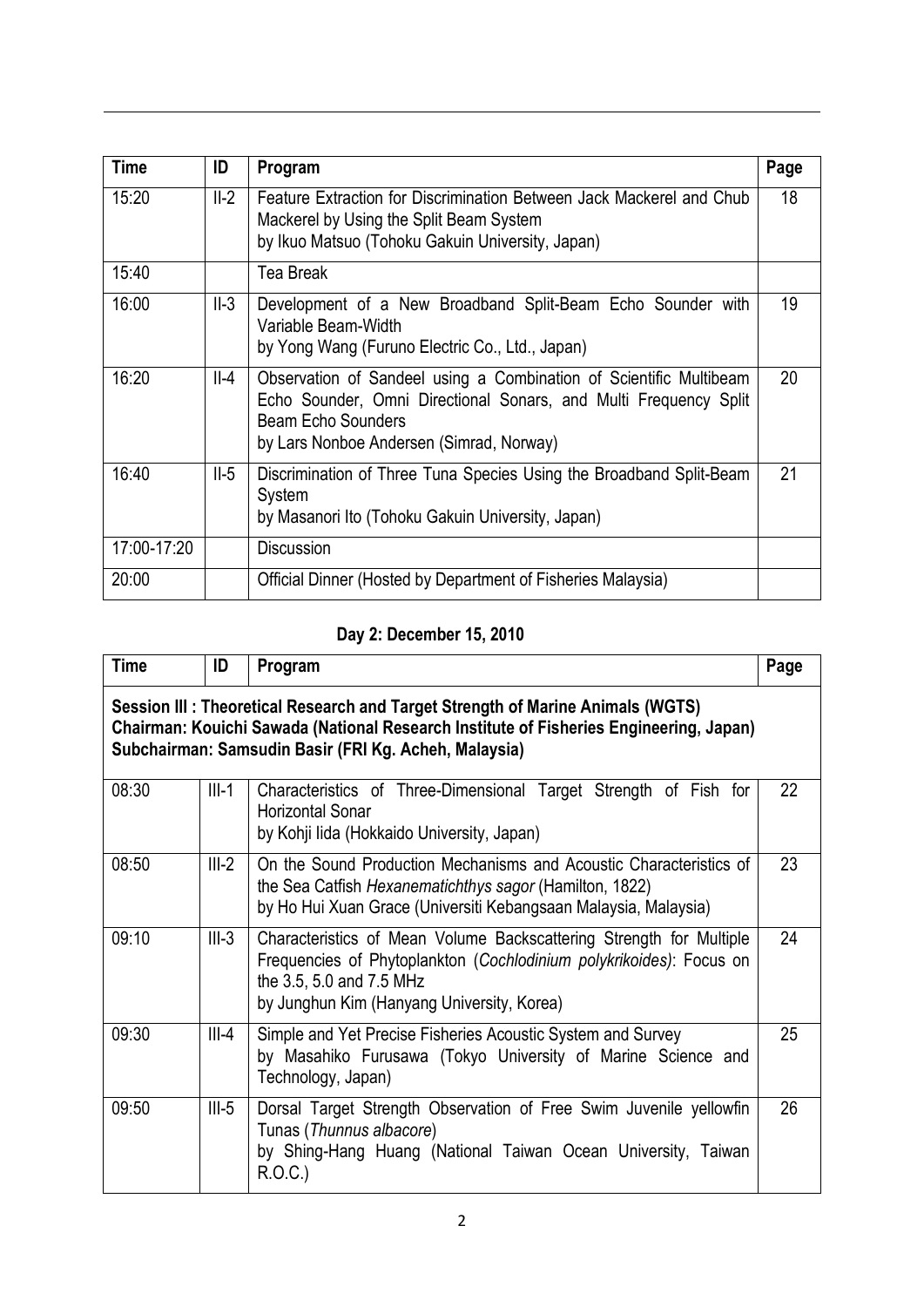| <b>Time</b>                                                                                                                                                                                                                           | ID      | Program                                                                                                                                                                                                                       | Page |
|---------------------------------------------------------------------------------------------------------------------------------------------------------------------------------------------------------------------------------------|---------|-------------------------------------------------------------------------------------------------------------------------------------------------------------------------------------------------------------------------------|------|
| 10:10                                                                                                                                                                                                                                 |         | <b>Tea Break</b>                                                                                                                                                                                                              |      |
| 10:25                                                                                                                                                                                                                                 | $III-6$ | Laboratory Measurement of Target Strength Using Quantified Fish<br>Finder<br>by Henry Manik (Bogor Agricultural University, Indonesia)                                                                                        | 27   |
| 10:45                                                                                                                                                                                                                                 |         | <b>Discussion</b>                                                                                                                                                                                                             |      |
| Session IV: Methodologies and Evaluation of Acoustic Surveys (WGES)<br>Chairman: Kazushi Miyashita<br>Subchairman: Alias Man (FRI Kg. Acheh, Malaysia)                                                                                |         |                                                                                                                                                                                                                               |      |
| 11:10                                                                                                                                                                                                                                 | $IV-1$  | Environmental Factors Influencing the Vertical Distribution of Walleye<br>Pollock Juveniles in Funka Bay, Japan Before and After the Transition<br>Period of Food Organisms<br>by Yohei Kawauchi (Hokkaido University, Japan) | 28   |
| 11:30                                                                                                                                                                                                                                 | $IV-2$  | Spatial and Temporal Distribution of Oncaeide in Chabahar Bay<br>by Neda Fazeli (Khorramshahr University of Marine Science, Iran)                                                                                             | 29   |
| 11:50                                                                                                                                                                                                                                 | $IV-3$  | Comparision of Acoustic Zooplankton Biomass Related to Different<br>Mesh Size in the Waters off Northern Taiwan<br>by Szu-Chia Kao (Taiwan Ocean University, Taiwan)                                                          | 30   |
| 12:10                                                                                                                                                                                                                                 | $IV-4$  | Acoustic Scattering Measurements of Zooplankton in the East China<br>Sea in Early Summer 2010<br>by Euna Yoon (Chonnam National University, Korea)                                                                            | 31   |
| 12:30                                                                                                                                                                                                                                 | $IV-5$  | Acoustic Characteristics of Sergia lucens Resources in Waters off<br>Southwest Part of Taiwan<br>by Jen-Ming, Liu (National Kaohsiung Marine University, Taiwan, ROC)                                                         | 32   |
| 12:50                                                                                                                                                                                                                                 | $IV-6$  | The Development of Fish Forecasting System Using Sea Surface<br>Temperature and Chlorophyll Satellite Images<br>by Mohamed Rawidean Mohd Kassim (MIMOS Berhad, Malaysia)                                                      | 33   |
| 13:10                                                                                                                                                                                                                                 |         | Lunch                                                                                                                                                                                                                         |      |
| <b>Session IV: (Continue)</b>                                                                                                                                                                                                         |         |                                                                                                                                                                                                                               |      |
| 14:00                                                                                                                                                                                                                                 |         | <b>Discussion</b>                                                                                                                                                                                                             |      |
| Session V: Broad Aspects of Underwater Acoustics for Fisheries (WGAA)<br>Chairman: Yoshinori Miyamoto (Tokyo University of Marine Science and Technology)<br>Subchairman: Syed Abdullah Syed Abdul Kadir (FRI Rantau Abang, Malaysia) |         |                                                                                                                                                                                                                               |      |
| 14:20                                                                                                                                                                                                                                 | $V-1$   | The Application of Micro Transponder to the Fish Cage Shape<br><b>Measurement System</b><br>by Yoshinori Miyamoto (Tokyo University of Marine Science and<br>Technology, Japan)                                               | 34   |
| 14:40                                                                                                                                                                                                                                 | $V-2$   | Underwater Sounds of Biological Origin for Habitat Monitoring in Kuala<br><b>Terengganu Coastal Waters</b><br>by Aziani Ahmad (Universiti Malaysia Terengganu, Malaysia)                                                      | 35   |